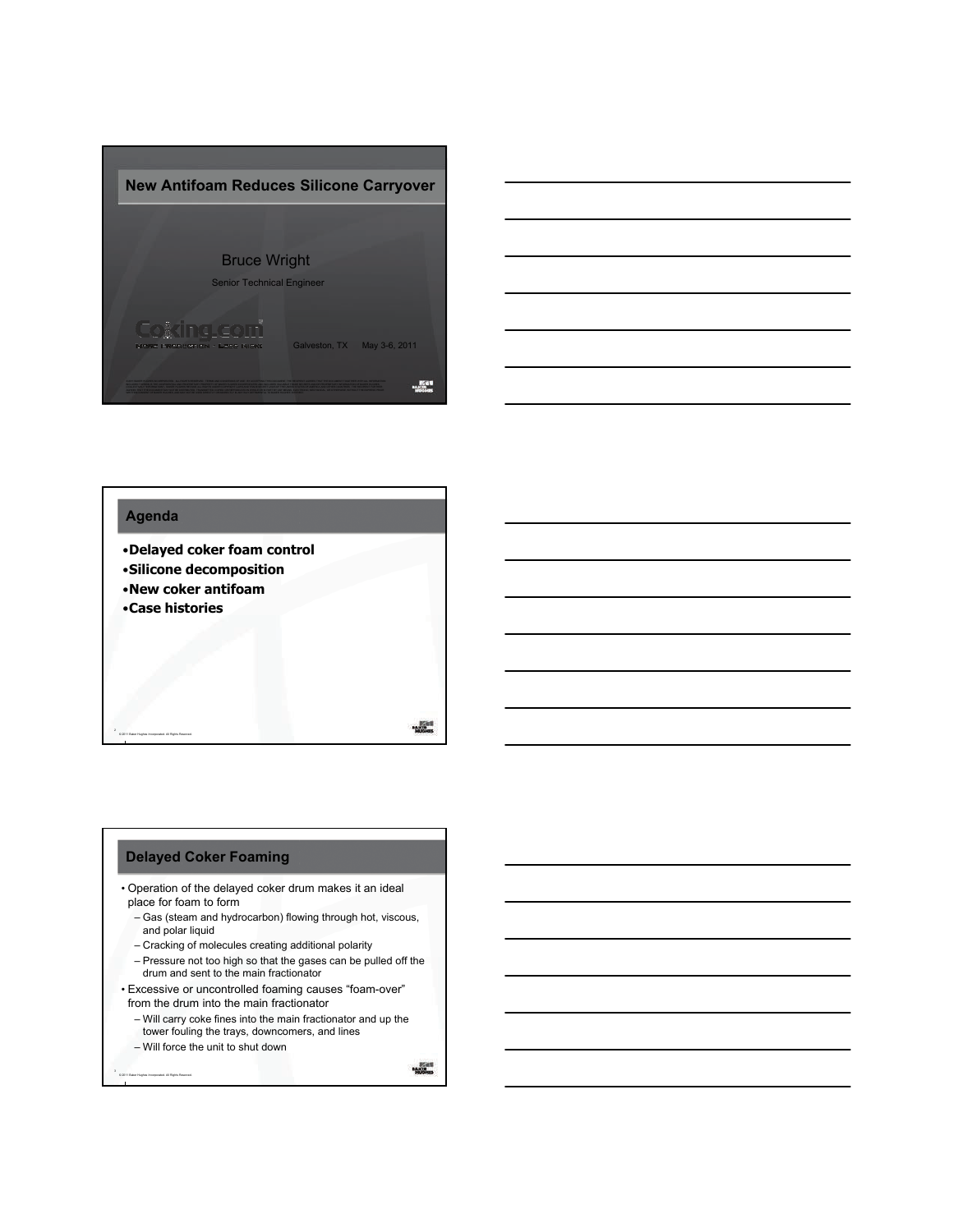#### **Antifoams for Delayed Cokers**

- Polydimethylsiloxanes (PDMS) are currently the most cost-effective coker foam control agents available • PDMS:
- 

© 2011 Baker Hughes Incorporated. All Rights Reserved.

- Reduces foaming while filling drum
- Minimizes foam-over potential in coke drum – Allows smaller outages; more coke production
- Silicon poisons downstream HDS catalyst
	- Mechanical entrainment
	- Distillation of small silicone molecules
- Higher MW PDMS = increased stability / slower decomposition

**Market** 



## **Factors Affecting Antifoam Performance**

- Dilution of antifoam in carrier stream
- •Type of diluent can make a difference
- •Inject so antifoam is spread on foam front
- Injection should be opposite overhead vapor line
- Less foaming with higher drum temperatures
- •Thermal decomposition rate of PDMS

© 2011 Baker Hughes Incorporated. All Rights Reserved.

6

 $\begin{array}{r}\n\text{PSSM} \\
\text{PSSM} \\
\text{PSSM} \\
\text{PSSM} \\
\text{PSSM} \\
\text{PSSM} \\
\text{PSSM} \\
\text{PSSM} \\
\text{PSSM} \\
\text{PSSM} \\
\text{PSSM} \\
\text{PSSM} \\
\text{PSSM} \\
\text{PSSM} \\
\text{PSSM} \\
\text{PSSM} \\
\text{PSSM} \\
\text{PSSM} \\
\text{PSSM} \\
\text{PSSM} \\
\text{PSSM} \\
\text{PSSM} \\
\text{PSSM} \\
\text{PSSM} \\
\text{PSSM} \\
\text{PSSM} \\
\text{P$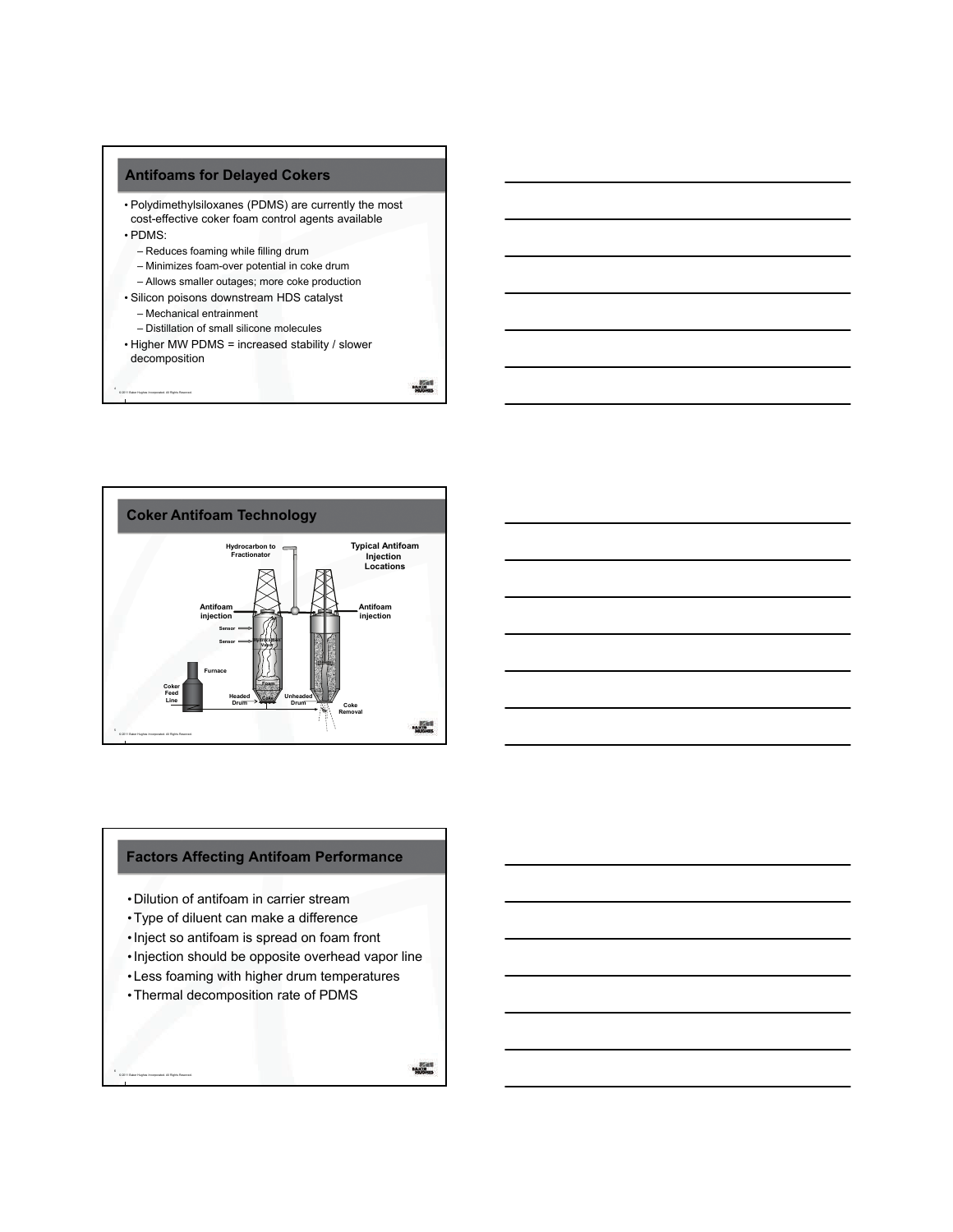







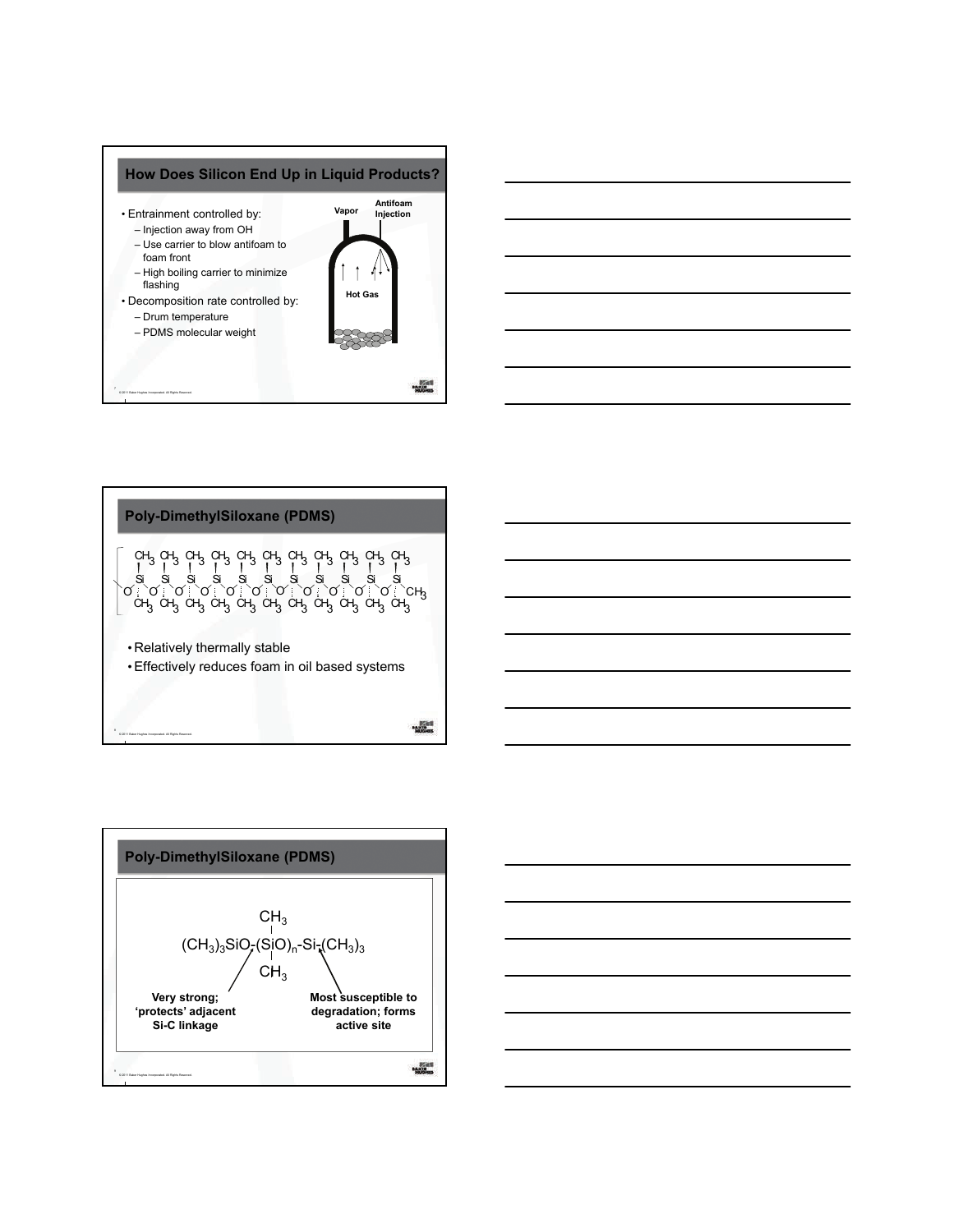

© 2011 Baker Hughes Incorporated. All Rights Reserved.





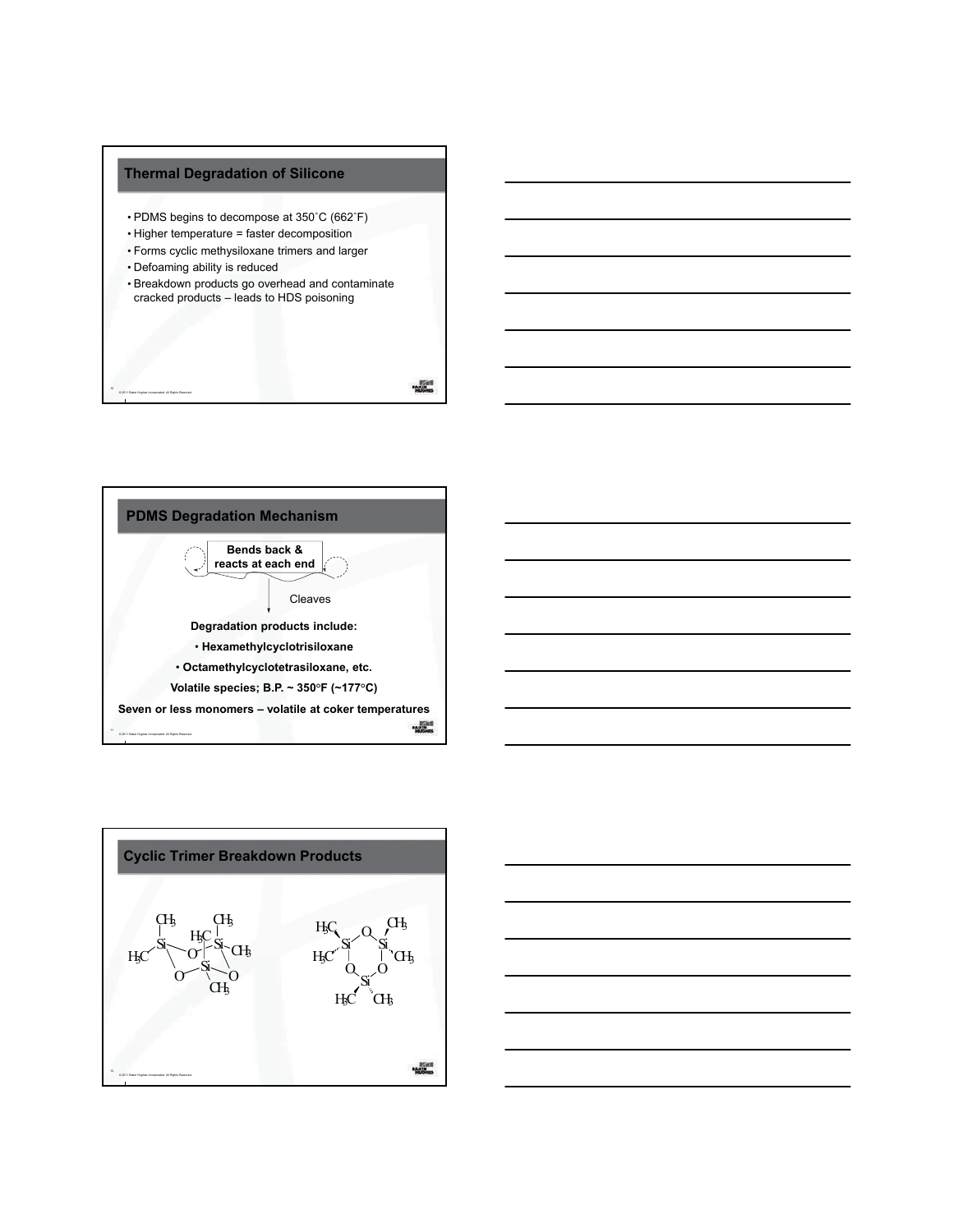|                                                        | <b>Decomposition Products of Silicone Oil</b> |                 |  |
|--------------------------------------------------------|-----------------------------------------------|-----------------|--|
| <b>Product</b>                                         | B.P. °C                                       | $B.P.^{\circ}F$ |  |
| <b>Cyclic Trimer</b>                                   | 134                                           | 273             |  |
| <b>Cyclic Tetramer</b>                                 | 175.8                                         | 348             |  |
| Cyclic Pentamer                                        | 210                                           | 410             |  |
| <b>Cyclic Hexamer</b>                                  | 245                                           | 473             |  |
| D 2011 Baker Hughes Incorporated. All Richts Reserved. |                                               |                 |  |



# **Higher Viscosity Silicone**

- Higher viscosity = larger molecule
- Larger molecule takes longer to degrade
	- Defoams longer

© 2011 Baker Hughes Incorporated. All Rights Reserved.

- Lower dosage required
- Less Si in products
- Less catalyst contamination
- Even ultra-high viscosity silicone oil will thermally decompose

 $\frac{\log n}{\log \log n}$ 

| PDMS Stressed for 5 Hours at 375°C (700°F) |                      |                       |                       |
|--------------------------------------------|----------------------|-----------------------|-----------------------|
| <b>Silicone</b><br>Viscosity(cSt)          | мw<br><b>Initial</b> | мw<br><b>Stressed</b> | %<br><b>Reduction</b> |
| 60,000                                     | 95,348               | 82,646                | 13.3%                 |
| 100,000                                    | 105,204              | 98,802                | 6.1%                  |

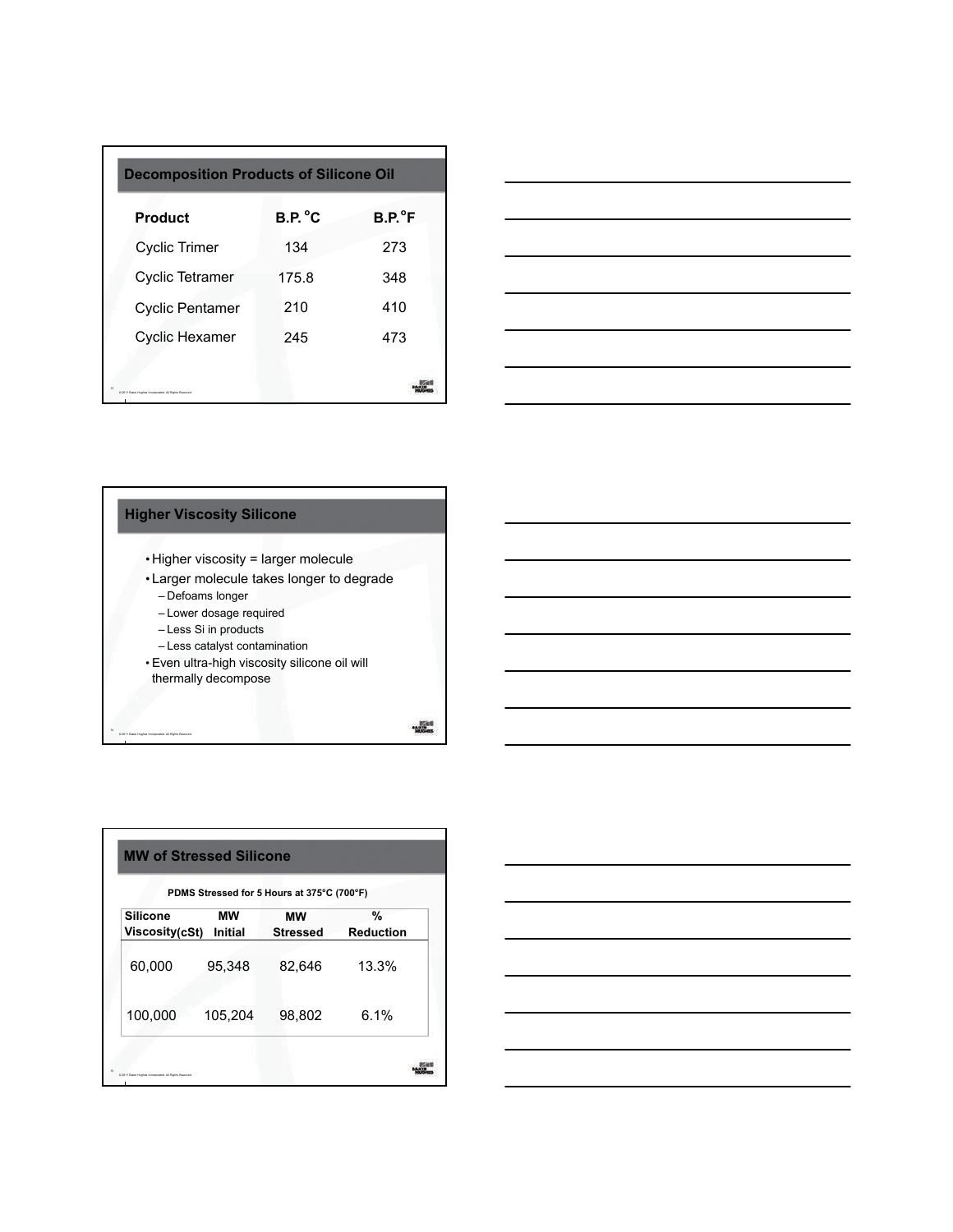



|                                                        | <b>Silicon Reduction in Products</b> |                          |                     |                  |  |
|--------------------------------------------------------|--------------------------------------|--------------------------|---------------------|------------------|--|
|                                                        | 60,000<br>cSt<br>ppm Si              | 600,000<br>cSt<br>ppm Si | ppm Si<br>reduction | %Si<br>reduction |  |
| Naphtha                                                | 34                                   | 12.3                     | 21.7                | 63%              |  |
| <b>LCGO</b>                                            | 7.9                                  | 3.2                      | 4.7                 | 59%              |  |
| <b>HCGO</b>                                            | 7.3                                  | 2.7                      | 4.6                 | 63%              |  |
|                                                        |                                      |                          |                     |                  |  |
| 0.2011 Baker Hughes Incorporated. All Rights Reserved. |                                      |                          |                     |                  |  |



## **How Can We Overcome Si Poisoning?**

- •Find a cost-effective non-silicon antifoam / defoaming agent
- •Identify alternate structures of siloxane antifoams

© 2011 Baker Hughes Incorporated. All Rights Reserved.

18

•Trap silicon compounds in the cracked gases

 $\frac{1000}{1000}$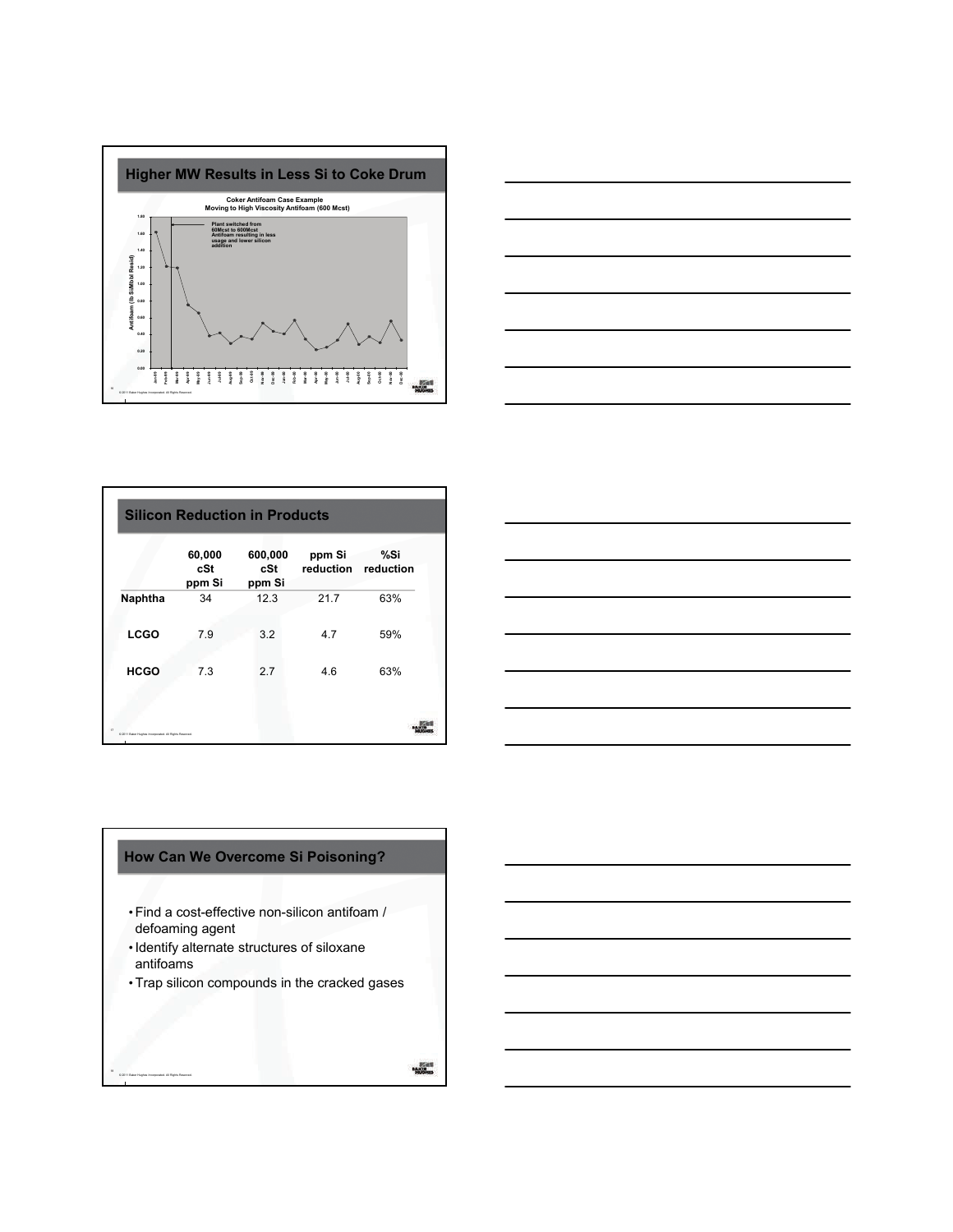

#### **Field Trial #1**

© 2011 Baker Hughes Incorporated. All Rights Reserved.

- Coker makes fuel grade coke
- Base case 600,000 cSt silicone antifoam
- Measured foam knock down
- Re-foam after drum switch
- Plant wanted to reduce Si contamination of coker products

 $\frac{1}{1000}$ 

| <b>Sample</b>            | 600,000 cSt<br>(ppm Si) | <b>FOAMSTOP</b><br><b>5000 LCI</b><br>(ppm Si) | % Reduction |
|--------------------------|-------------------------|------------------------------------------------|-------------|
| Coker<br><b>Naphtha</b>  | 3.29                    | 1.29                                           | 62.5%       |
| Coker<br><b>Kerosene</b> | 4.41                    | 1.92                                           | 56.5%       |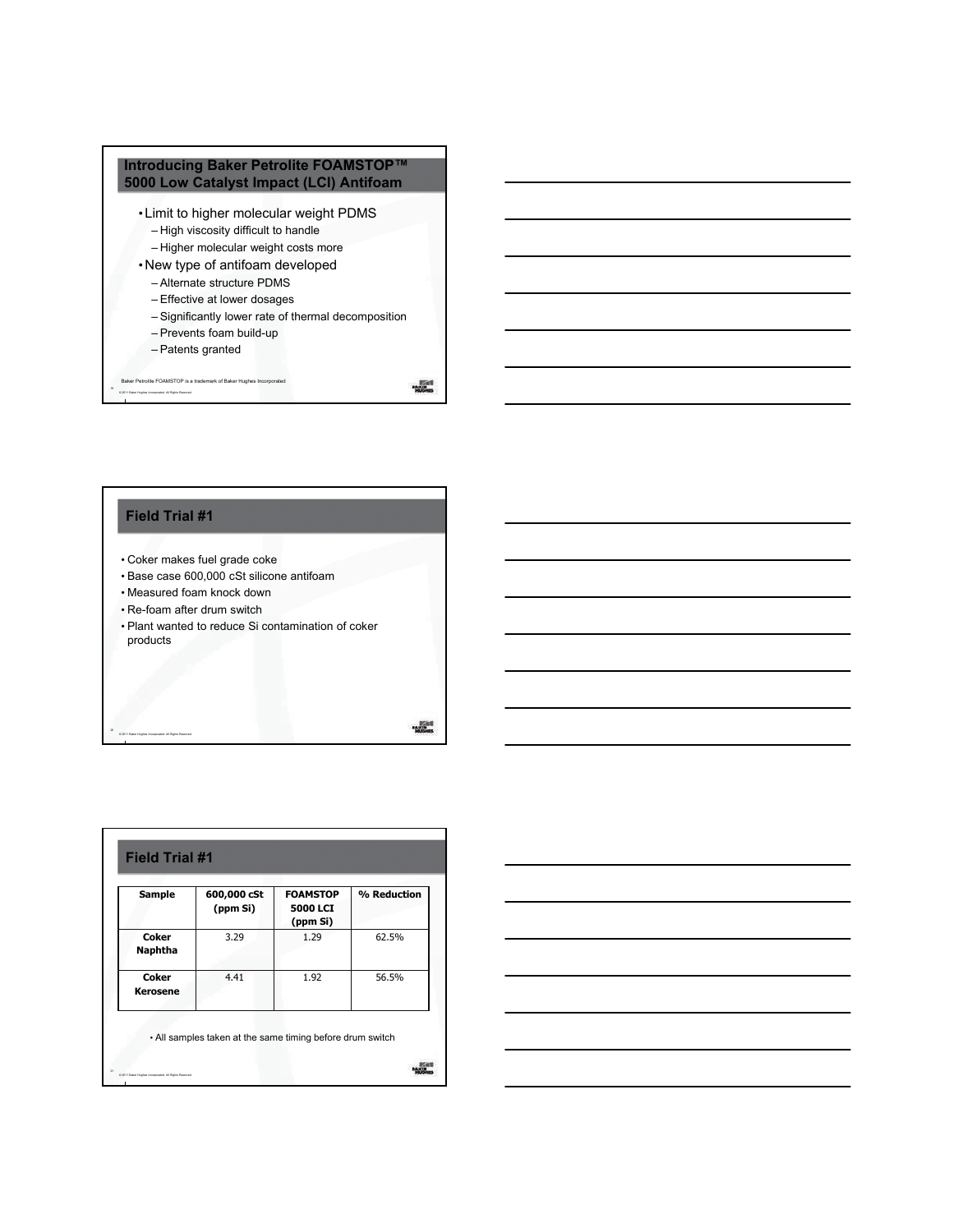# **Field Trial #1**

© 2011 Baker Hughes Incorporated. All Rights Reserved.

- Results with Baker Petrolite FOAMSTOP LCI antifoam
	- Knocked down foam better
	- Prevented re-foam after switch better
	- Could allow reduced outages
	- Reduced silicon contamination of products by over 50%

 $\frac{100001}{1000000}$ 



| <b>PPM Silicon In Cracked Products</b> |                   |                             |             |
|----------------------------------------|-------------------|-----------------------------|-------------|
| <b>Coker Product</b>                   | 600,000 cSt       | <b>FOAMSTOP</b><br>5000 LCI | % Reduction |
|                                        | Drum 1            |                             |             |
| Naphtha                                | 58.0              | 35.9                        | 38          |
| LCGO                                   | 38.8              | 10.3                        | 73          |
| <b>HCGO</b>                            | 5.5               | 2.2                         | 60          |
|                                        | Drum <sub>2</sub> |                             |             |
| Naphtha                                | 33.8              | 8.2                         | 75          |
| LCGO                                   | 28.7              | 3.2                         | 88          |
| HCGO                                   | 1.8               | 0.9                         | 50          |